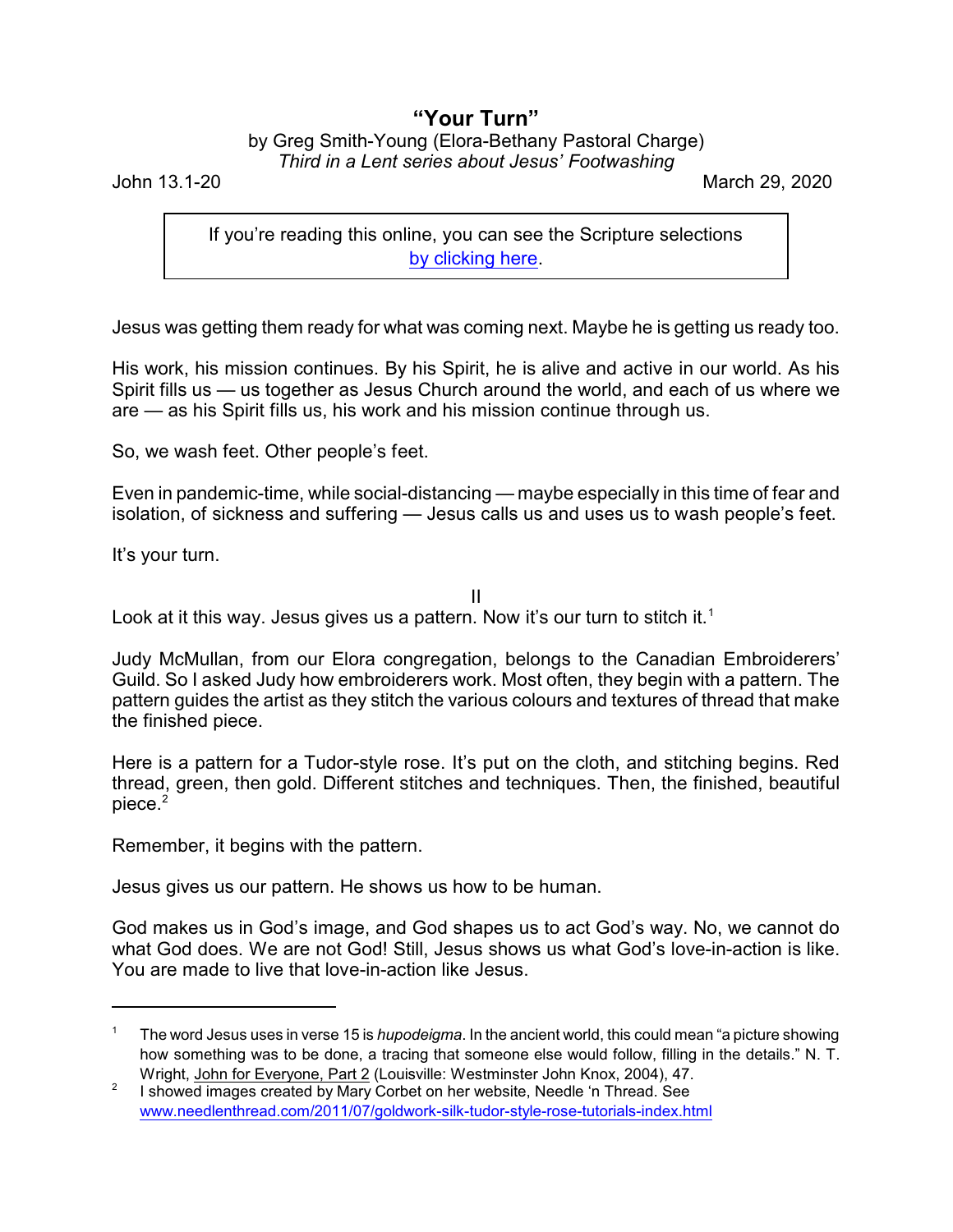Jesus, with all his power and his glory, what does he do? He kneels. He serves. He touches us in our griminess, stinkiness, at our roughest and most tender. And he washes us clean.

Now it's your turn. In your day-to-day life, and your disrupted life these days, you stitch your colours and textures that follow Jesus' pattern.

III

See, Jesus sends you.

He says, *"No servant* (or slave) *is greater than her or his master."* Everyone knew that. Jesus is our Master. He entered into the humbleness of service. And so do we. Even the most humble, the most cruddy task is made noble by Jesus. We have no business saying, "That's below me. That's beneath me." No servant is greater than their master.

Then Jesus says, *"No one who is sent is greater than the one who sent them."* A pattern is at work here. Jesus talks about God his Father sending him, the Son. Then he sends us. We are his sent people. He brings us into his mission, his purpose.

We have been beneficiaries of what Jesus has done for us. We beneficiaries then become benefactors for others. Jesus pours himself into us, not so we can be containers, holding him in, but conduits, flowing what Jesus has done for others.<sup>3</sup>

You are sent to wash people's feet. Serve them, at their grimiest, stinkiest, at their roughest and most tender. Wash each other. Wash those outside the Jesus-community. 4

It's your turn.

IV

But we can't touch each other, not right now.

Touch is important. But that was never really the point of what Jesus was saying. Footwashing is a dramatic symbol of the sort of love-in-action things we can do because Jesus sends us.

Alexis belongs to our church-community. She is six. These days, she is painting pictures. She then gives them to her neighbours, to cheer them. Alexis is using her God-given-gifts and she is being moved by her Jesus-shaped, footwashing love, to serve.

Friday, I was part of a meeting convened by the Centre Wellington Community Foundation. First, let me say that a number of those involved are part of our Elora-Bethany

<sup>&</sup>lt;sup>3</sup> Michael J. Gorman, Abide and Go: Missional Theosis in the Gospel of John (Eugene OR: Wipf & Stock, 2018), 88.

<sup>4</sup> Gorman shows that Jesus' footwashing and love commands are directed both to inner-community service and extra-community service. See Gorman, 93.